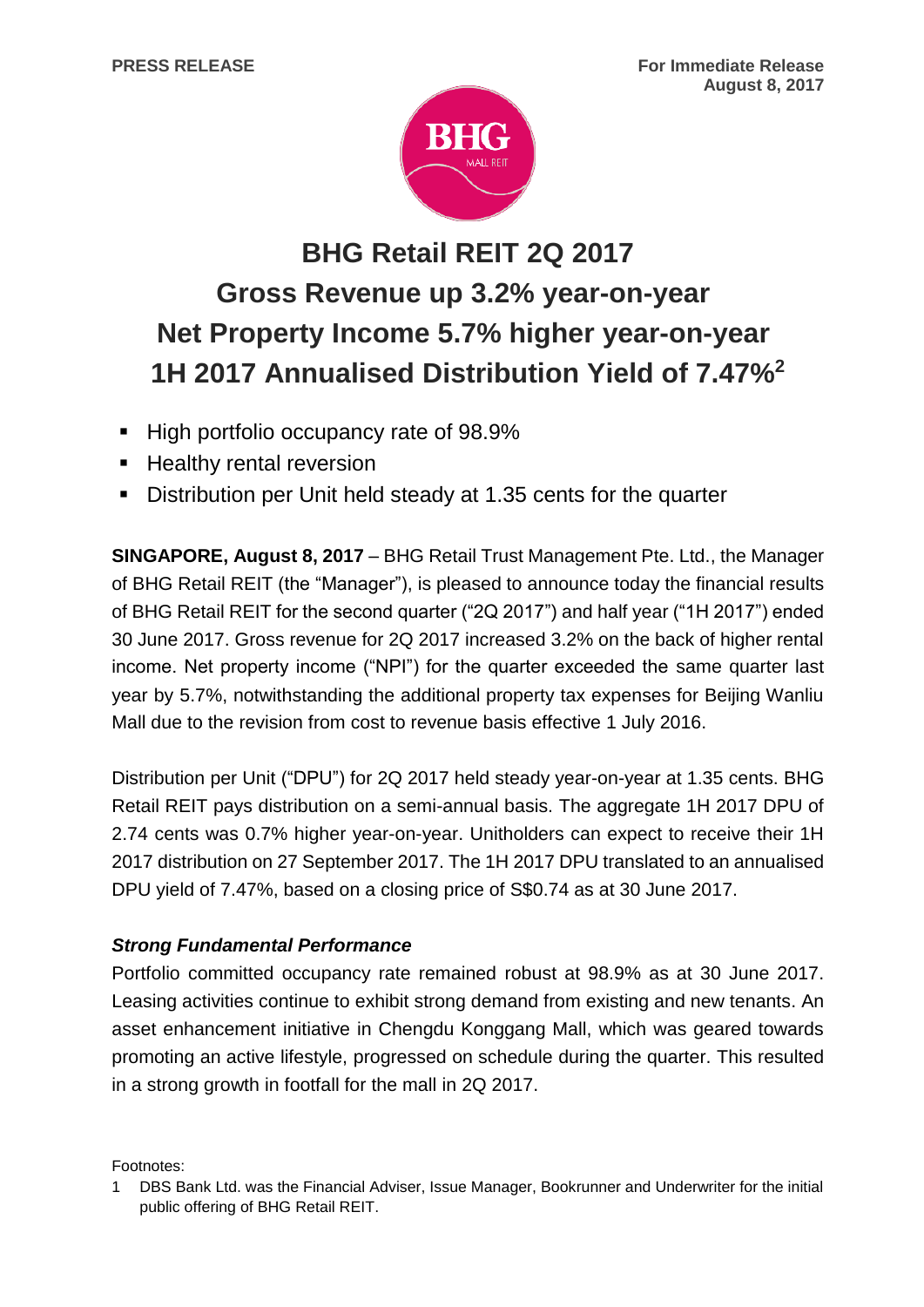Ms Chan Iz-Lynn, Chief Executive Officer of BHG Retail Trust Management Pte. Ltd., said, "we are pleased to report strong fundamental performance in the first half of the year. In Renminbi terms, gross revenue and NPI rose 3.4% and 7.8% respectively in 1H 2017. BHG Retail REIT's underlying portfolio continued to demonstrate resilience, achieving very encouraging rental uplift and robust occupancies. Looking ahead, we will continue to identify opportunities to value-add and enhance our malls organically, at the same time pursue opportunities that are DPU-yield accretive, and strive to deliver sustainable returns to our unitholders.

| For the period from 1 Apr to 30 Jun 2017    | 2Q 2017 <sup>3</sup> | 2Q 2016 <sup>3,4</sup> | Change%                |
|---------------------------------------------|----------------------|------------------------|------------------------|
| Gross revenue [RMB'000]                     | 78,151               | 73,822                 | 5.9 <sup>5</sup>       |
| Net property income [RMB'000]               | 53,711               | 49,424                 | $8.7^{5,6}$            |
| Gross revenue [SGD'000]                     | 15,858               | 15,372                 | $3.2^{\overline{5,7}}$ |
| Net property income [SGD'000]               | 10,900               | 10,309                 | $5.7^{5,6,7}$          |
| Amount available for distribution [SGD'000] | 4,918                | 4,711                  | 4.4                    |
| Distribution per unit (cents) [SGD cents]   | 1.35                 | 1.35                   |                        |
| Annualised distribution yield (%)           |                      |                        |                        |
| - Based on closing price <sup>2</sup>       | 7.32                 | 7.37                   | (0.7)                  |
|                                             |                      |                        |                        |
| For the period 1 Jan to 30 Jun 2017         | 1H 2017 <sup>3</sup> | 1H 2016 <sup>3,4</sup> | Change%                |
| Gross revenue [RMB'000]                     | 153,499              | 148,505                | $3.4^{5}$              |
| Net property income [RMB'000]               | 104,151              | 96,612                 | $7.8^{5,6}$            |
| Gross revenue [SGD'000]                     | 31,350               | 31,411                 | 5,7<br>(0.2)           |
| Net property income [SGD'000]               | 21,271               | 20,448                 | $4.0^{5,6,7}$          |
| Amount available for distribution [SGD'000] | 9,974                | 9,454                  | 5.5                    |
| Distribution per unit (cents) [SGD cents]   | 2.74                 | 2.72                   | 0.7                    |
| Annualised distribution yield (%)           |                      |                        |                        |

Footnotes:

2 Based on closing price of S\$0.74 and S\$0.735 as at 30 June 2017 and 30 June 2016, respectively.

3 The actual results of the Group's foreign subsidiaries were translated using the average SGD: CNY rate of 1:4.929, 1:4.810, 1:4.896, and 1:4.713 for 2Q 2017, 2Q 2016, 1H 2017 and 1H 2016, respectively.

4 The comparative figures were for the quarter from 1 April 2016 to 30 June 2016 and for half-year from 1 January 2016 to 30 June 2016, respectively. These figures were extracted from BHG Retail REIT's results for the second quarter and half year ended 30 June 2016.

5 Prior to 1 May 2016, Business Tax was reflected under property operating expenses. With effect from 1 May 2016, Value Added Tax ("VAT") replaced Business Tax in China and it is net off the revenue instead of reflecting in the property operating expenses.

6 With effect from 1 July 2016, the Beijing State Government aligned its tax policy with the national practice of charging Property Tax based on rental income. This resulted in higher property-related tax expenses for Beijing Wanliu Mall. The change in Beijing's Property Tax is in-line with current property tax for the other 4 properties in the portfolio.

7 Weaker RMB against SGD.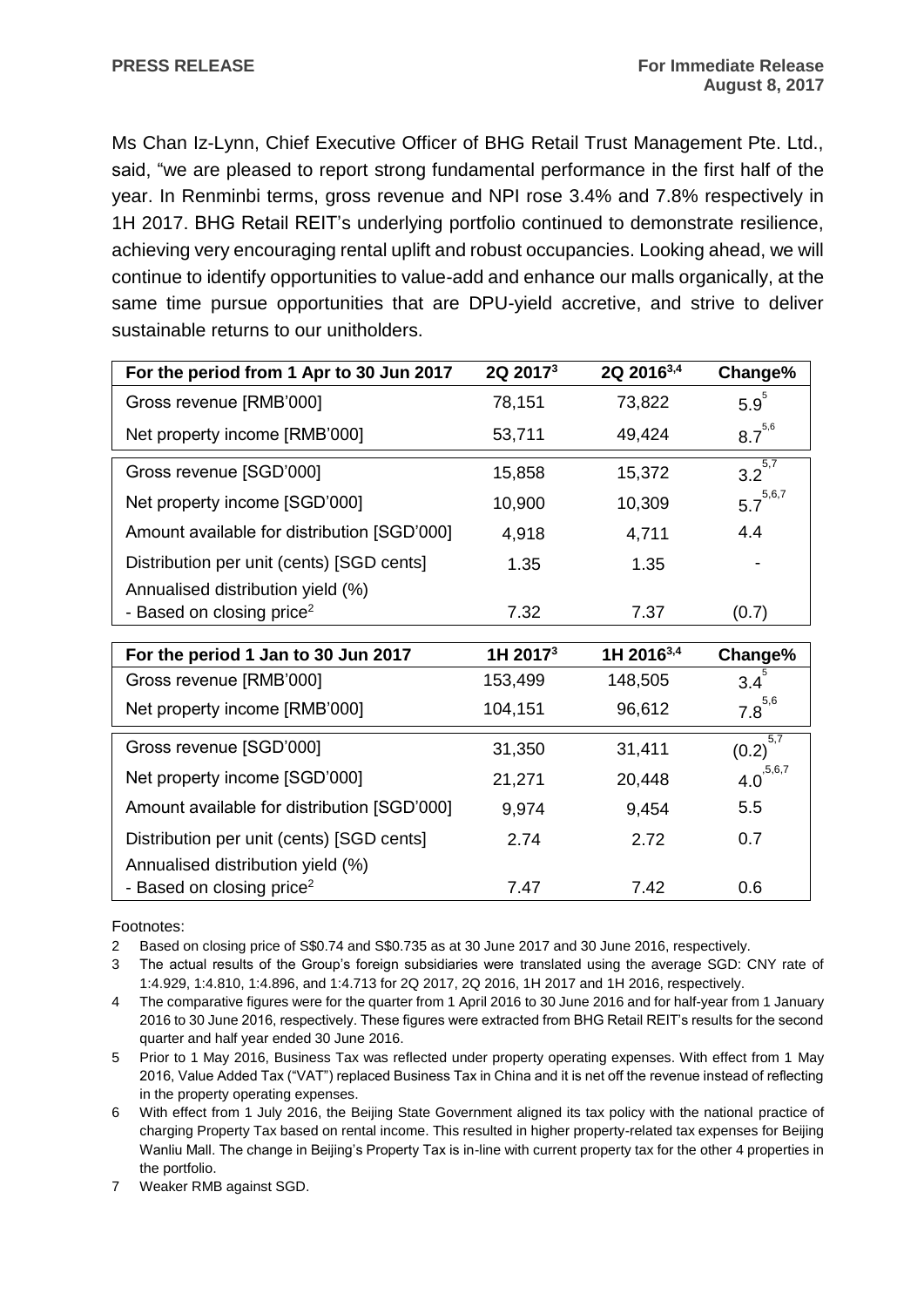Ms Chan added: "the China retail outlook remains cautiously positive, with GDP and retail sales registering  $6.9\%$ <sup>a</sup> and  $10.4\%$ <sup>a</sup> year-on-year growth in 1H 2017. China's expanding domestic consumption and consumer confidence continue to be driven by a sturdily rising middle-class income. Disposable income and expenditure per capita of urban residents increased  $6.5\%$ <sup>a</sup> and  $5.1\%$ <sup>a</sup> year-on-year in 1H 2017. Concurrently, China's consumption is also supported by the nation's demographics, particularly population growth which is forecasted to increase from 1.30 billion in 2016 to 1.42 billion<sup>b</sup> by 2020, rural-urban migration (urbanisation), and the 7.9% increase in birth rate observed subsequent to the implementation of the two-child policy on 1 January 2016.

a Source: National Bureau of Statistics of China

b Source: National Health and Family Planning Commission

#### *Capital Management*

BHG Retail REIT's gearing remained healthy at 32.4%. It has a staggered debt maturity profile with weighted average term to maturity of 1.5 years. About 70% of debt are denominated in Singapore dollars. Interest rates for Singapore dollar-denominated debts are balanced between fixed and variable.

#### **ABOUT BHG RETAIL REIT** [\(http://www.bhgreit.com\)](http://www.bhgreit.com/)

BHG Retail REIT is the first pure-play China Retail REIT sponsored by a leading China integrated retail group. The REIT was listed on the Main Board of the Singapore Exchange Securities Trading Limited on 11 December 2015. The principal investment strategy of BHG Retail REIT is to invest, directly or indirectly, in a diversified portfolio of income-producing real estate which is used primarily for retail purposes (whether either wholly or partially), as well as real estate-related assets in relation to the foregoing, with an initial focus on China.

Its portfolio comprises five retail properties, Beijing Wanliu (60%), Chengdu Konggang, Hefei Mengchenglu, Xining Huayuan, Dalian Jinsanjiao located in Tier 1, Tier 2 and other cities of significant economic potential in China. As at 30 June 2017, the portfolio gross floor area ("GFA") of about 264,000 sqm, has a committed occupancy of 98.9%. As at 31 December 2016 (date of latest valuation), total appraised value of approximately RMB 3,890 million.

#### **ABOUT THE REIT MANAGER**

BHG Retail REIT is managed by BHG Retail Trust Management Pte. Ltd., an indirect wholly owned subsidiary of the Sponsor, Beijing Hualian Department Store Co., Ltd. The Manager's key financial objectives are to provide Unitholders of BHG Retail REIT with an attractive rate of return on their investment through regular and stable distributions to Unitholders and to achieve long-term sustainable growth in distribution per unit ("DPU") and net asset value ("NAV") per Unit, while maintaining an appropriate capital structure for BHG Retail REIT.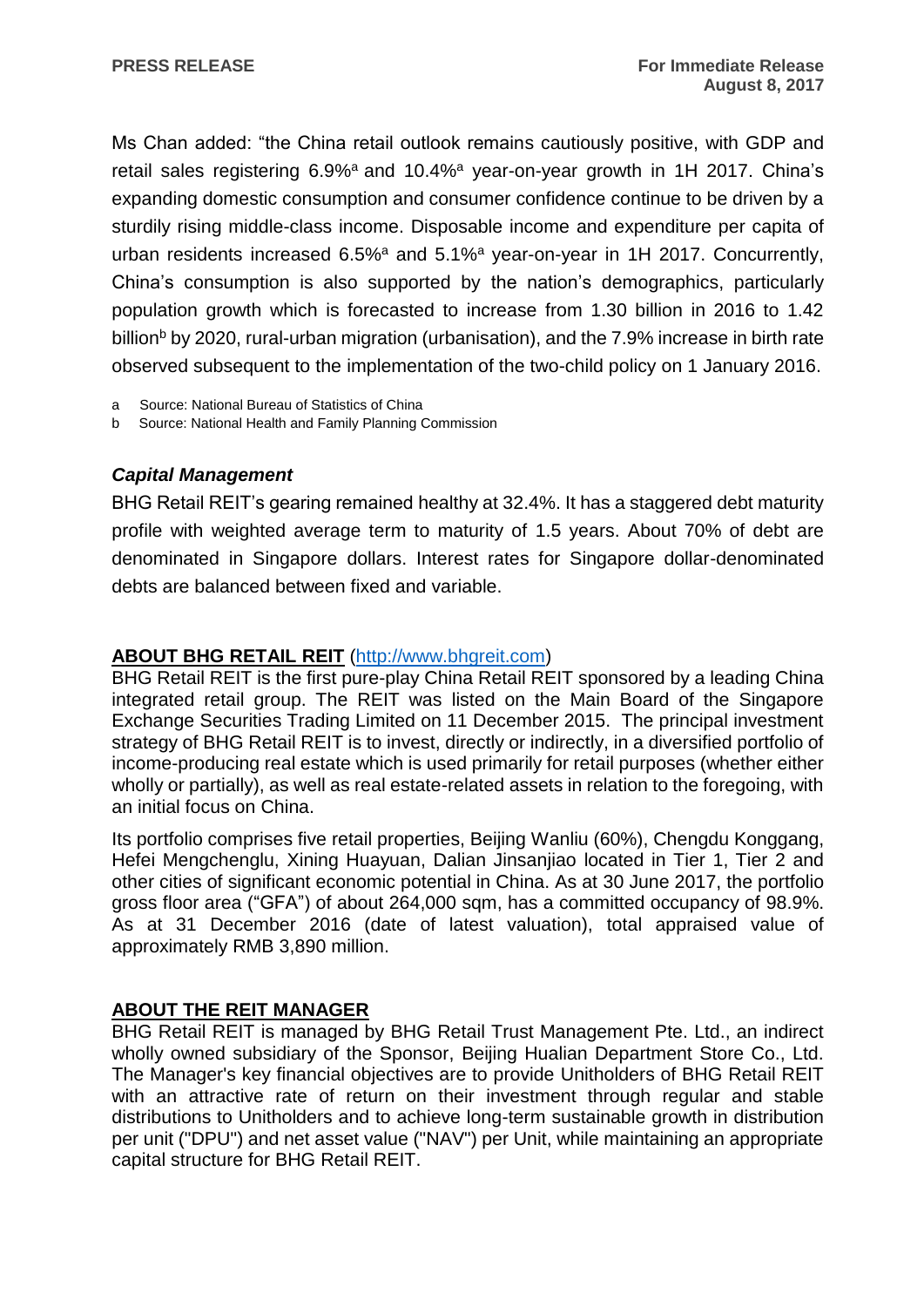### **ABOUT THE SPONSOR**

BHG Retail REIT is the first retail REIT sponsored by an established PRC home-grown retail property operator, Beijing Hualian Department Store Co., Ltd. (the "Sponsor"). Established in May 1998, the Sponsor is a listed company on the Shenzhen Stock Exchange (stock code: 000882). The Sponsor is one of the first companies to be engaged in retail property management in China whose focus is mainly on the ownership and management of community retail properties. These properties are positioned as one-stop family-oriented destinations for the community in its locality, with shopping, dining, recreational and entertainment facilities to cater to an extensive variety of communal needs.

14 properties were identified under a voluntary right of first refusal agreement ("ROFR") and will potentially be offered to BHG Retail REIT as future pipeline assets. 11 of those ROFR properties were granted by the Sponsor and the remaining 3 properties were from a private fund, managed by a fund manager 50.0% owned by Beijing Hualian Group Investment Holding Co., Ltd. If these 14 properties are acquired, the resulting enlarged portfolio GFA of approximately 1,292,000 sqm will be close to five times of BHG Retail REIT's IPO Portfolio, and will increase the REIT's presence to 13 cities in China.

For further information and enquiries:

Nigel Nai Zi Investor Relations Manager BHG Retail Trust Management Pte. Ltd. Contact: (65) 6805 8283 Email: ir@bhgreit.com

### **IMPORTANT NOTICE**

The value of units in BHG Retail REIT ("Units") and the income derived from them, if any, may fall as well as rise. Units are not obligations of, deposits in, or guaranteed by, BHG Retail Trust Management Pte. Ltd., as manager of BHG Retail REIT (the "Manager") or any of its affiliates. An investment in Units is subject to investment risks, including the possible loss of the principal amount invested. The past performance of BHG Retail REIT is not necessarily indicative of its future performance.

Investors have no right to request the Manager to redeem their Units while the Units are listed. It is intended that unitholders of BHG Retail REIT ("Unitholders") may only deal in their Units through trading on the SGX-ST. Listing of the Units on SGX-ST does not guarantee a liquid market for the Units.

This press release may contain forward-looking statements that involve risks and uncertainties. Such forward-looking statements and/or financial information involve a number of factors, risks, uncertainties and assumptions. Representative examples of these factors include (without limitation) general industry and economic conditions, the present and future business strategies, the environment in which BHG Retail REIT will operate in the future, interest rate trends, cost of capital and capital availability, competition from similar developments, shifts in expected levels of property rental